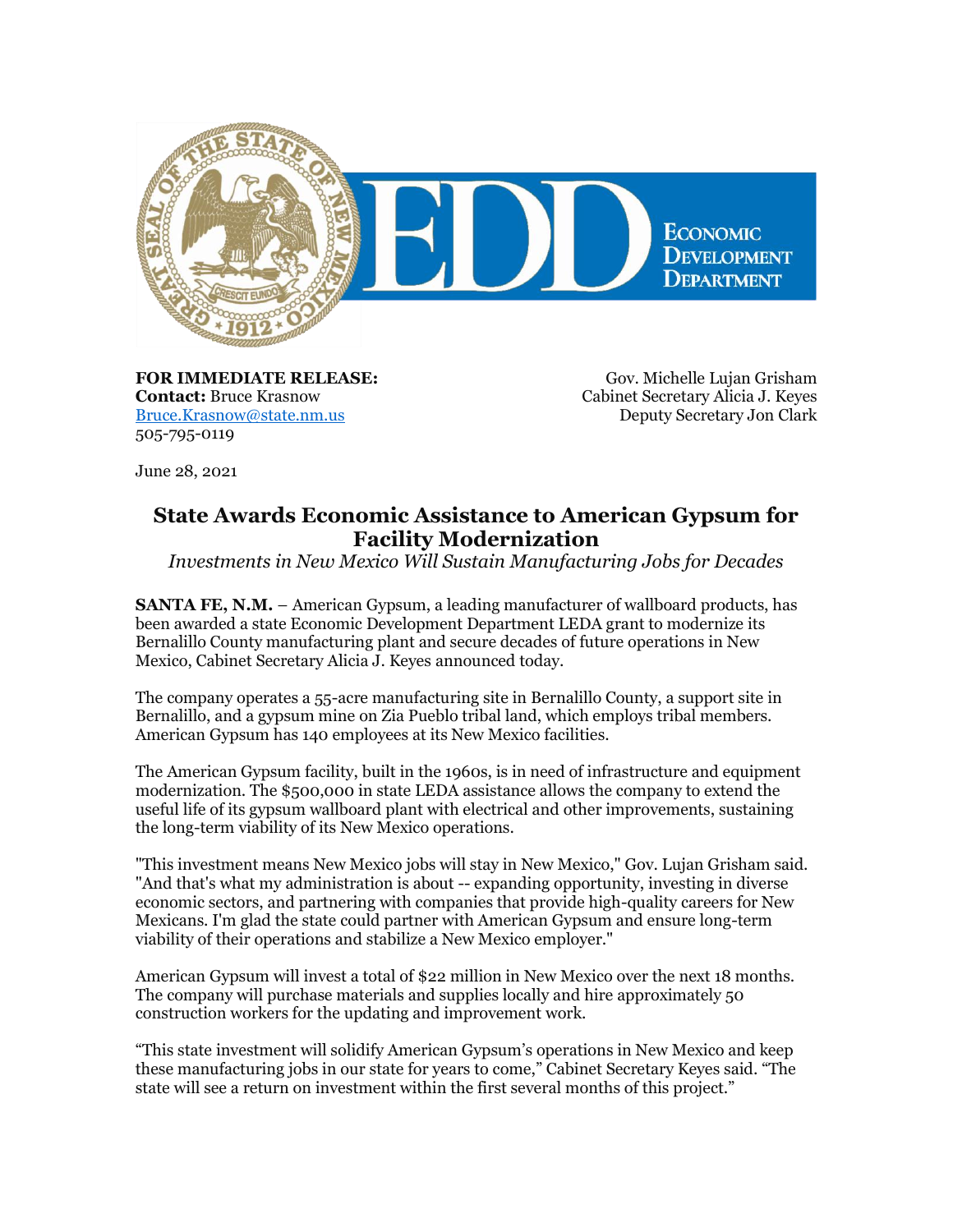Albuquerque is a prime location for the company due to its proximity to Interstates 40 and 25, Peter L. Bauer, vice president of manufacturing for the Dallas-based American Gypsum, said. The company also operates manufacturing plants in South Carolina, Oklahoma, and Colorado. The LEDA assistance through the Local Economic Development Act job-creators fund, as well as the Bernalillo County partnerships, solidified American Gypsum's decision to upgrade its New Mexico facility.

"It's certainly a major decision and having the LEDA support and other partnerships has made it easier to invest in New Mexico and improve our facility in Bernalillo County," Bauer said.

Bernalillo County will serve as the fiscal agent for the LEDA award and is providing additional support with Industrial Revenue Bonds.

"Since 1985, American Gypsum has employed Bernalillo County residents and I'm pleased that we are able to help ensure their long-held commitment," Bernalillo County Commissioner Debbie O'Malley said.

Albuquerque Economic Development, Inc. (AED) the area's non-profit private sector economic development organization, provided technical assistance for the project.

"We are thrilled to see American Gypsum modernizing its Albuquerque facility, a decision that was made possible by the benefits of an IRB agreement with Bernalillo County as well as LEDA funds provided by Governor Lujan Grisham. The AED team was honored to have worked closely with the company – a longtime presence and employer in Albuquerque - and our economic development partners to ensure that this investment happened in our region and not in another state," Danielle Casey, President and CEO, Albuquerque Economic Development, Inc., said.





###